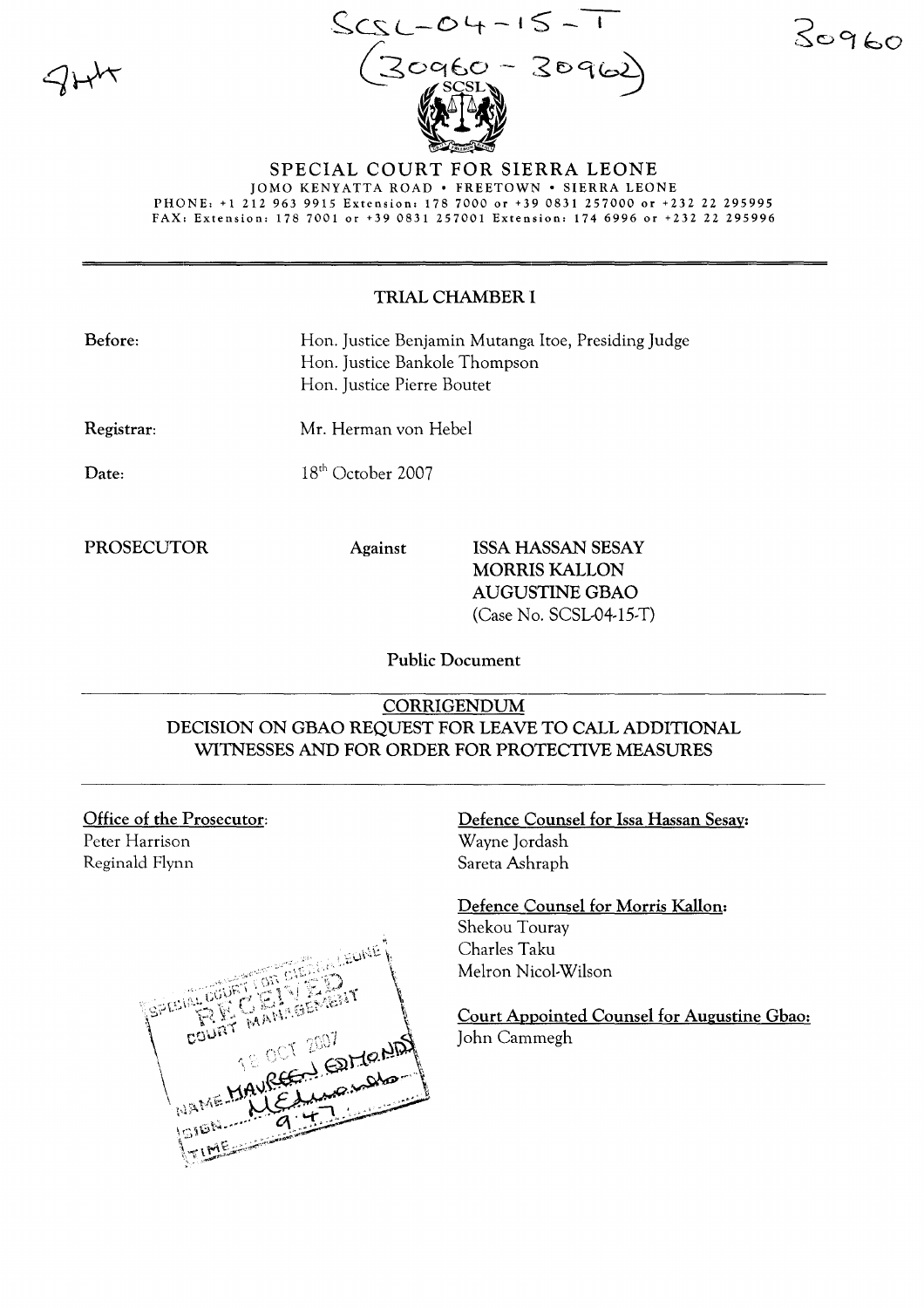TRIAL CHAMBER I ("Trial Chamber") of the Special Court for Sierra Leone ("Special Court") composed of Hon. Justice Benjamin Mutanga Itoe, Presiding Judge, Hon. Justice Bankole Thompson and Hon. Justice Pierre Boutet;

NOTING the Decision on Gbao Request for Leave to Call Additional Witnesses and for Order for Protective Measures filed on the  $16<sup>th</sup>$  of October 2007;

### HEREBY ORDERS THAT

The Order:

## CONSEQUENTIALLY ORDERS

- 1) that the existing protective measures ordered in this case for the Defence witnesses be extended to the aforementioned witnesses; and
- 2) that within 15 days of the present Decision the Defence file with the Court, with redactions as necessary and within five days of the present decision, a "core" and a "backup" Updated Witness List of all the witnesses that it intends to call, including:
	- (a) the pseudonym of each witness;
	- (b) a detailed summary of each witness' testimony. The summary should, subject to any protective measures that have been ordered by the Chamber, be sufficiently descriptive to allow the Prosecution and the Chamber to fully appreciate and understand the nature and content of the proposed testimony;
	- (c) the points of the Indictment about which each witness will testify, including the exact paragraph/s and the specific count/s;
	- (d) the estimated length of time for each witness to testify and the language in which the testimony is expected to be given; and
	- (e) an indication of whether the witness will testify in person or pursuant to Rule *92bis, 92ter* or 92 *quater* of the Rules.



Case No. SCSL-04-15-T 2. 2. 18<sup>th</sup> October 2007